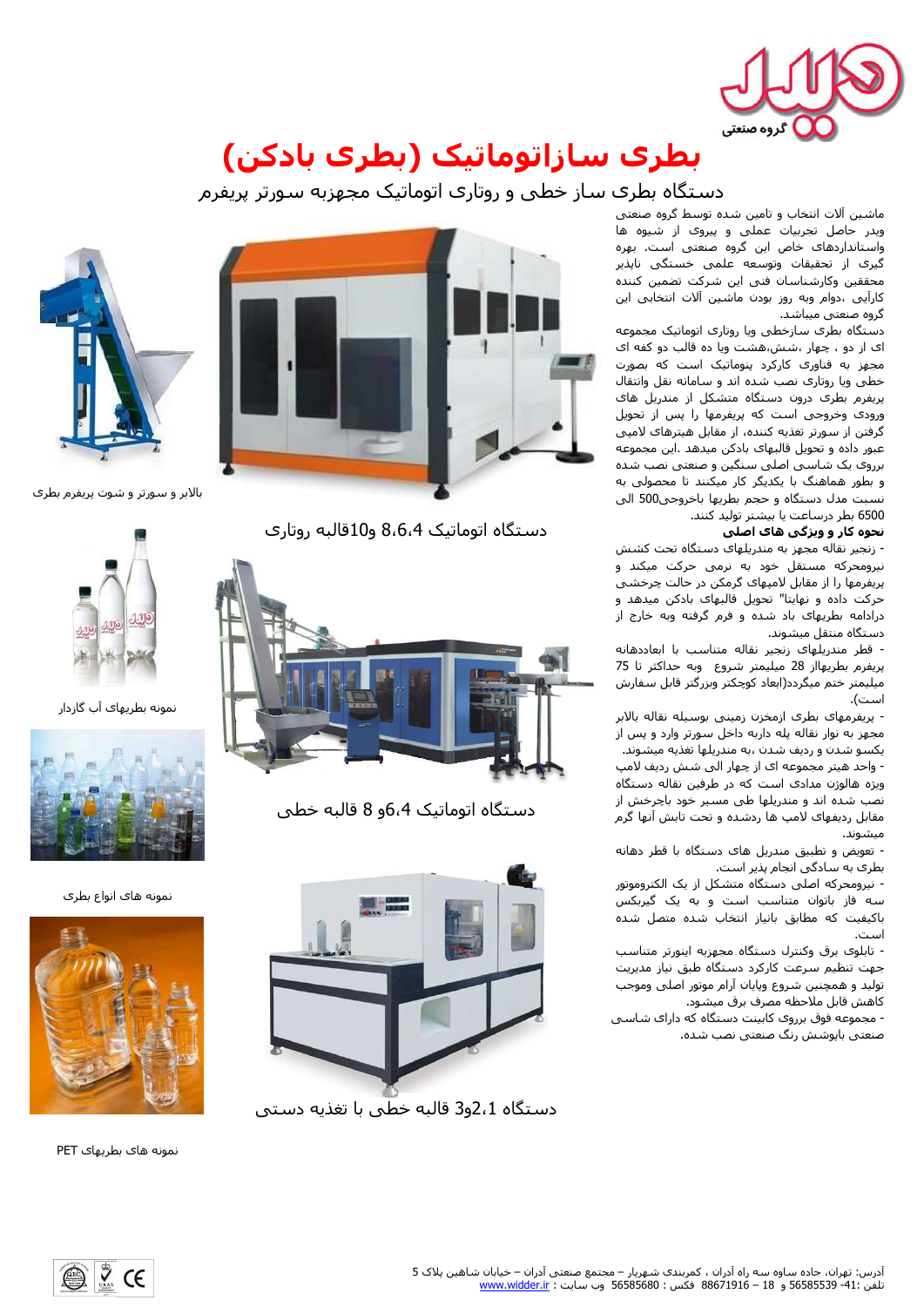





| <b>TYPE</b>                    | <b>UNIT</b> | ZQ-R4                          | ZQ-R6                           | <b>ZQ-R8</b>                   | <b>ZQ-R10</b>                    |
|--------------------------------|-------------|--------------------------------|---------------------------------|--------------------------------|----------------------------------|
| Speed                          | pcs/h       | 4000-5500                      | 6600-9000                       | 8800-12000                     | 9000-13000                       |
| <b>Bottle Volume</b>           |             | $\leq$ = 2.0L                  | $\leq$ = 2.0L                   | $\leq$ = 2.0L                  | $\leq$ = 2.0L                    |
| Cavity                         |             | 4                              | 6                               | 8                              | 10                               |
| <b>Product Material</b>        |             | <b>PET</b>                     | <b>PET</b>                      | <b>PET</b>                     | <b>PET</b>                       |
| Max. Diameter of Product       | mm          | 120                            | 120                             | 120                            | 120                              |
| Max. Bottle Neck Diameter      | mm          | 38                             | 38                              | 38                             | 38                               |
| Max. Product Height            | mm          | 350                            | 350                             | 350                            | 350                              |
| <b>Power Supply</b>            |             | 380V,50HZ                      | 380V,50HZ                       | 380V,50HZ                      | 380V,50HZ                        |
| Main Motor Power               | <b>KW</b>   | 6                              | 6                               | 6                              | 6                                |
| <b>Oven Installation Power</b> | <b>KW</b>   | 80                             | 110                             | 140                            | 170                              |
| <b>Elevator Power</b>          | <b>KW</b>   | $\overline{2}$                 | $\overline{2}$                  | $\overline{2}$                 | $\overline{2}$                   |
| <b>Blowing Air Pressure</b>    | Mpa         | $3.0 - 4.0$                    | $3.0 - 4.0$                     | $3.0 - 4.0$                    | $3.0 - 4.0$                      |
| <b>Blowing Air Flux</b>        | $m^3/m$ in  | $8 - 12$                       | $8 - 16$                        | $8 - 16$                       | $16 - 24$                        |
| <b>Working Air Pressure</b>    | Mpa         | $\mathbf{1}$                   | $\mathbf{1}$                    | 1                              | $\mathbf{1}$                     |
| Working Air Flux               | $m^3/m$ in  | $\overline{2}$                 | 3.5                             | 3.5                            | 3.5                              |
| Dimension of machine           | m           | 3.<br>Machinery<br>$2*2.4*2.2$ | Machinery<br>2.1<br>$1*2.9*3.1$ | Machinery<br>2<br>$.1*2.9*3.1$ | $3.2*$<br>Machinery<br>$2.5*3.3$ |
|                                |             | $3.0*2.1*$<br>Oven<br>2.2      | 3.5<br>Oven<br>$*0.9*2.6$       | Oven<br>3.5<br>$*0.9*2.6$      | $5.0*2$<br>Oven<br>$.2*3.3$      |
| Weight of machine              | Ton         | 6                              | 7.5                             | 10                             | 16                               |
| <b>Eligible Rate</b>           |             | $>=$ 99.8%                     | $>=$ 99.8%                      | $>=$ 99.8%                     | $>=$ 99.8%                       |

#### مشخصات فنی مدلهای متنوع دستگاه بطری ساز روتاری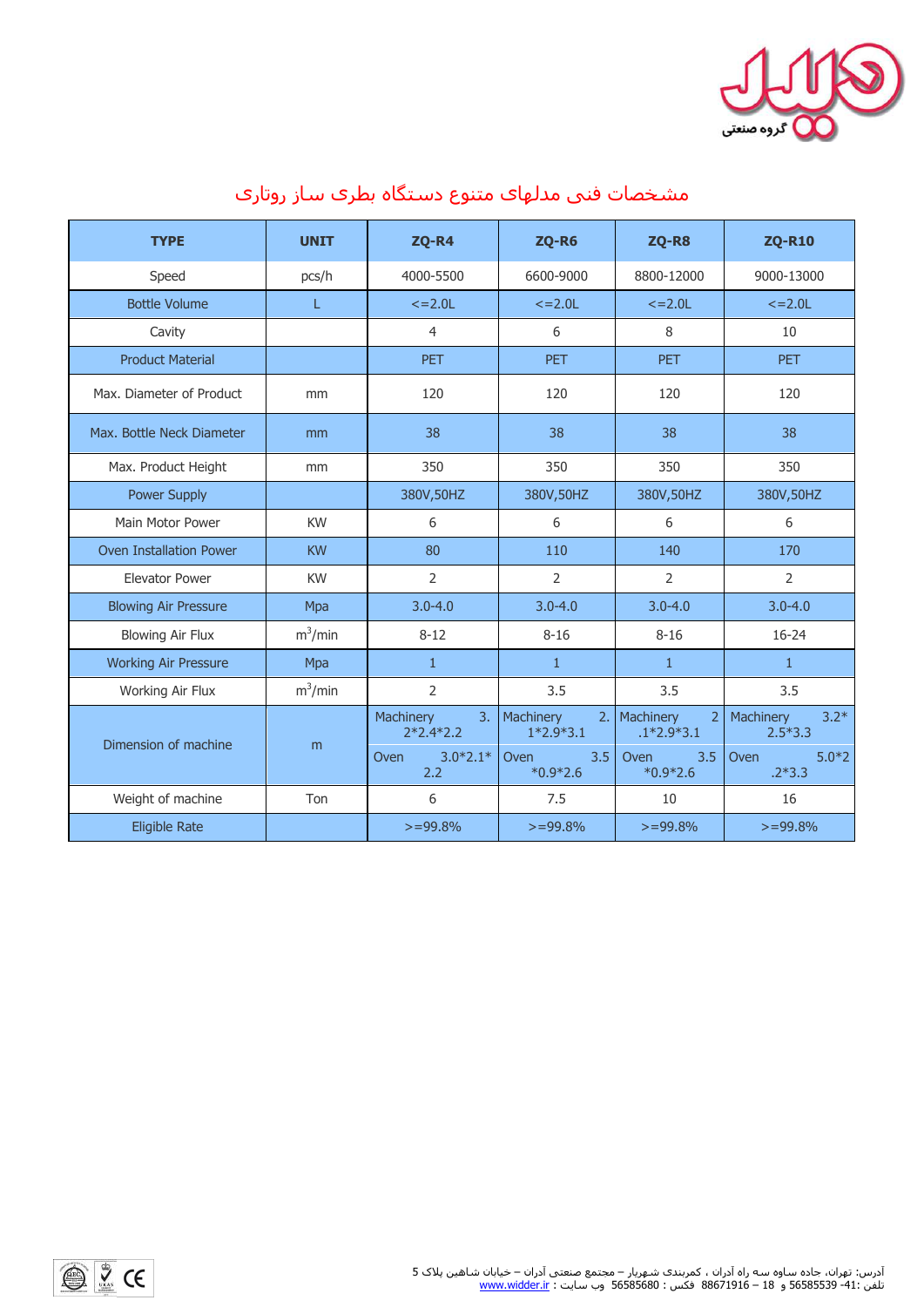

## مشخصات فنی مدلهای متنوع دستگاه بطری ساز خطی





| <b>TYPE</b>              | <b>ITEM</b>              | ZQ-B1500-4              | ZQ-B1500-6              | ZQ-B1500-8              |
|--------------------------|--------------------------|-------------------------|-------------------------|-------------------------|
| <b>CONTAINER</b>         | Number of cavity         | 4 cavities              | 6 cavities              | 8 cavities              |
|                          | Output                   | 3800-4200 pcs/hr        | 5500-6000 pcs/hr        | 7000-9000pcs/hr         |
|                          | Max.container volume     | 2.0 <sub>L</sub>        | 2.0 <sub>L</sub>        | 2.0L                    |
|                          | Max.neck diameter        | 38mm                    | 38mm                    | 38mm                    |
|                          | Max.container diameter   | 110mm                   | 110mm                   | 110mm                   |
|                          | Max.container height     | 300-330mm               | 300-330mm               | 300-330mm               |
| <b>ELECTRICAL SYSTEM</b> | Number of lamp           | 40pcs                   | 40pcs                   | 40pcs                   |
|                          | Max.heating power        | 60kw                    | 60kw                    | 80kw                    |
|                          | Installation power       | 68kw                    | 68kw                    | 88kw                    |
|                          | Actual power consumption | 35-40 <sub>kw</sub>     | 40-48kw                 | 60-65kw                 |
| <b>AIR SYSTEM</b>        | Operatating pressure     | $7-9kg/cm2$             | $7-9kg/cm2$             | $7-9kg/cm2$             |
|                          | Low pressure consuming   | 2000Ltr/min             | 3000Ltr/min             | 4000Ltr/min             |
|                          | <b>Blowing pressure</b>  | 25-35kg/cm <sup>2</sup> | 25-35kg/cm <sup>2</sup> | 25-35kg/cm <sup>2</sup> |
|                          | High pressure consuming  | 3000-3500 Ltr/min       | 4500-5000 Ltr/min       | 6000-6500 Ltr/min       |
| <b>CHILLER WATER</b>     | Operating pressure       | 8-10 kg/cm <sup>2</sup> | 8-10 kg/cm <sup>2</sup> | 8-10 kg/cm <sup>2</sup> |
|                          | <b>Temperatuer</b>       | 10°C                    | 10 <sup>o</sup> C       | $10^{\circ}$ C          |
|                          | Consuming                | 19000 kcal/hr           | 25200 kcal/hr           | 35000 kca/hr            |
|                          | Flow rater               | 60Ltr/min               | 200Ltr/min              | 250 Ltr/min             |
| <b>MACHINE</b>           | Machine dimension        | 4.9x2.2x2.2(m)          | 5.5x2.2x2.2(m)          | 7.5x2.2x2.2(m)          |
|                          | Machine weight           | 5.0ton                  | 6.5ton                  | 8.0 ton                 |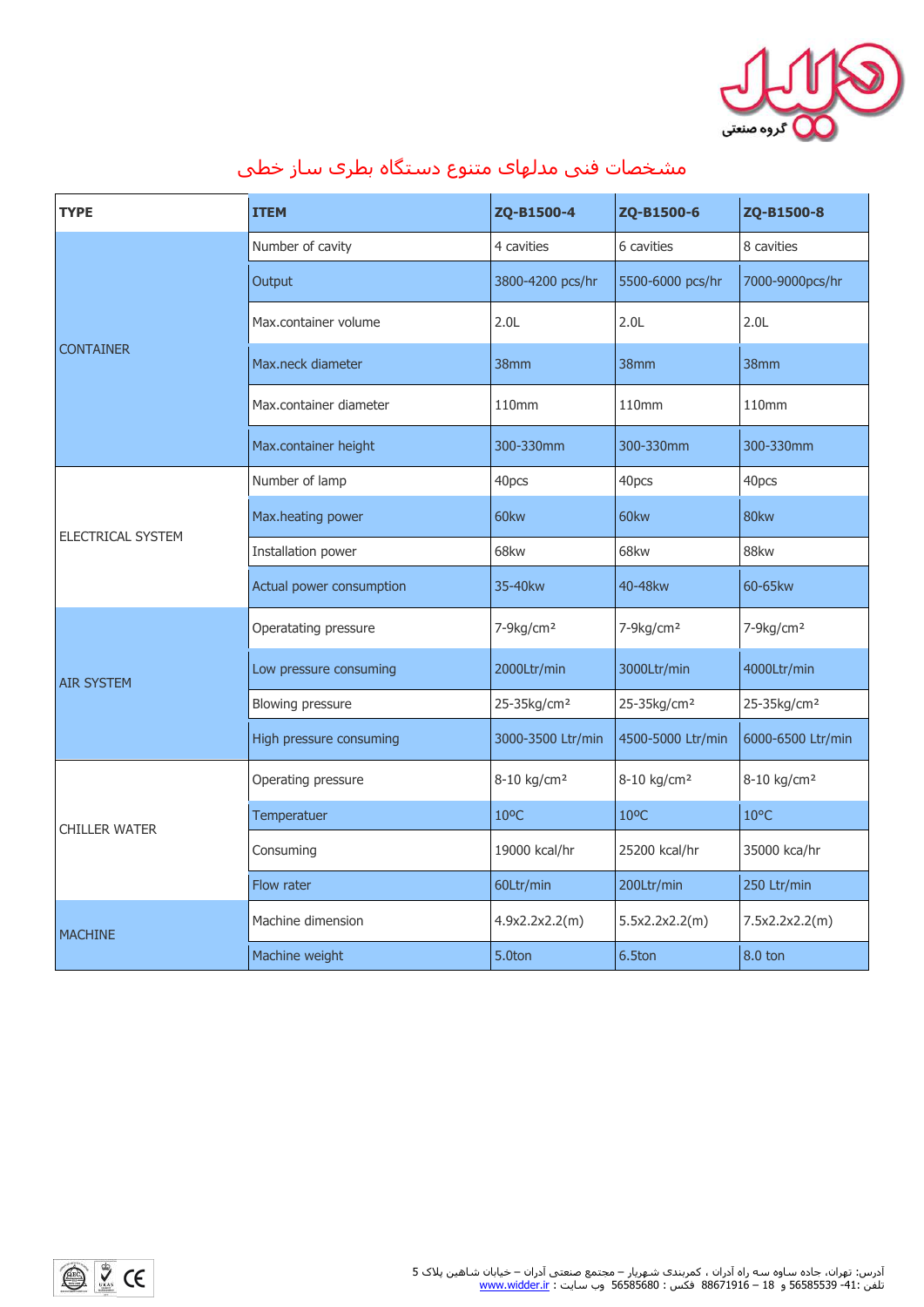

#### مشخصات فنی مدلهای متنوع دستگاه بطری ساز خطی نیمه اتوماتیک





| <b>TYPE</b>                        | <b>ITEM</b>              | <b>ZQ-A600</b>                  | ZQ-A600-2                        | ZQ-A600-3                       | <b>ZQ-A1500</b>                  |
|------------------------------------|--------------------------|---------------------------------|----------------------------------|---------------------------------|----------------------------------|
| <b>CONTAINER</b>                   | Number of cavity         | $\mathbf{1}$                    | $\overline{2}$                   | 3                               | $\mathbf{1}$                     |
|                                    | Output                   | 1100-1400<br>pcs/hr             | 1700-2300<br>pcs/hr              | 3000-3300<br>pcs/hr             | 1000-1300<br>pcs/hr              |
|                                    | Max.container volume     | 0.6L                            | 0.6L                             | 0.6L                            | 2.0 <sub>L</sub>                 |
|                                    | Max.neck diameter        | 38mm                            | 38mm                             | 38mm                            | <b>38mm</b>                      |
|                                    | Max.container diameter   | 60 <sub>mm</sub>                | 60mm                             | 60 <sub>mm</sub>                | 105mm                            |
|                                    | Max.container height     | <b>260mm</b>                    | 260mm                            | <b>260mm</b>                    | 350mm                            |
| <b>ELECTRICAL</b><br><b>SYSTEM</b> | Number of lamp           | 14pcs                           | 28pcs                            | 32pcs                           | 28 pcs                           |
|                                    | Max.heating power        | 9kw                             | 22kw                             | 32kw                            | 22kw                             |
|                                    | Installation power       | 12kw                            | 25kw                             | 35kw                            | 25kw                             |
|                                    | Actual power consumption | 9kw                             | 14kw                             | 20kw                            | 16kw                             |
| <b>AIR SYSTEM</b>                  | Operatating pressure     | $7 \text{kg/cm}^2$              | $7 \text{kg/cm}^2$               | 7 $kg/cm2$                      | $7 \text{kg/cm}^2$               |
|                                    | Low pressure consuming   | 800Ltr/min                      | 1000Ltr/min                      | 1200Ltr/min                     | 900Ltr/min                       |
|                                    | <b>Blowing pressure</b>  | $\leq$ 30kg/cm <sup>2</sup>     | $\leq$ 30kg/cm <sup>2</sup>      | $\leq$ 30kg/cm <sup>2</sup>     | $\leq$ 30kg/cm <sup>2</sup>      |
|                                    | High pressure consuming  | 1200-1600<br>Ltr/min            | 1500-2000<br>Ltr/min             | 2000-2500<br>Ltr/min            | 1200-1600<br>Ltr/min             |
| <b>CHILLER WATER</b>               | Operating pressure       | 5-6 $kg/cm2$                    | 5-6 $kg/cm2$                     | 5-6 kg/cm <sup>2</sup>          | 5-6 kg/cm <sup>2</sup>           |
|                                    | Temperatuer              | $10^{\circ}$ C                  | $10^{\circ}$ C                   | $10^{\circ}$ C                  | $10^{\circ}$ C                   |
|                                    | Consuming                | 3600kcal/hr                     | 5600kcal/hr                      | 7600kcal/hr                     | 3600kcal/hr                      |
|                                    | Flow rater               | 20Ltr/min                       | 30Ltr/min                        | 40Ltr/min                       | 20Ltr/min                        |
| <b>MACHINE</b>                     | Machine dimension        | $2.5 \times 1.4 \times 1.70(m)$ | $2.9 \times 1.55 \times 1.8$ (m) | $3.4 \times 1.4 \times 1.80(m)$ | $2.9 \times 1.7 \times 1.85$ (m) |
|                                    | Machine weight           | 1.5T                            | 1.6T                             | 1.9T                            | 1.6T                             |